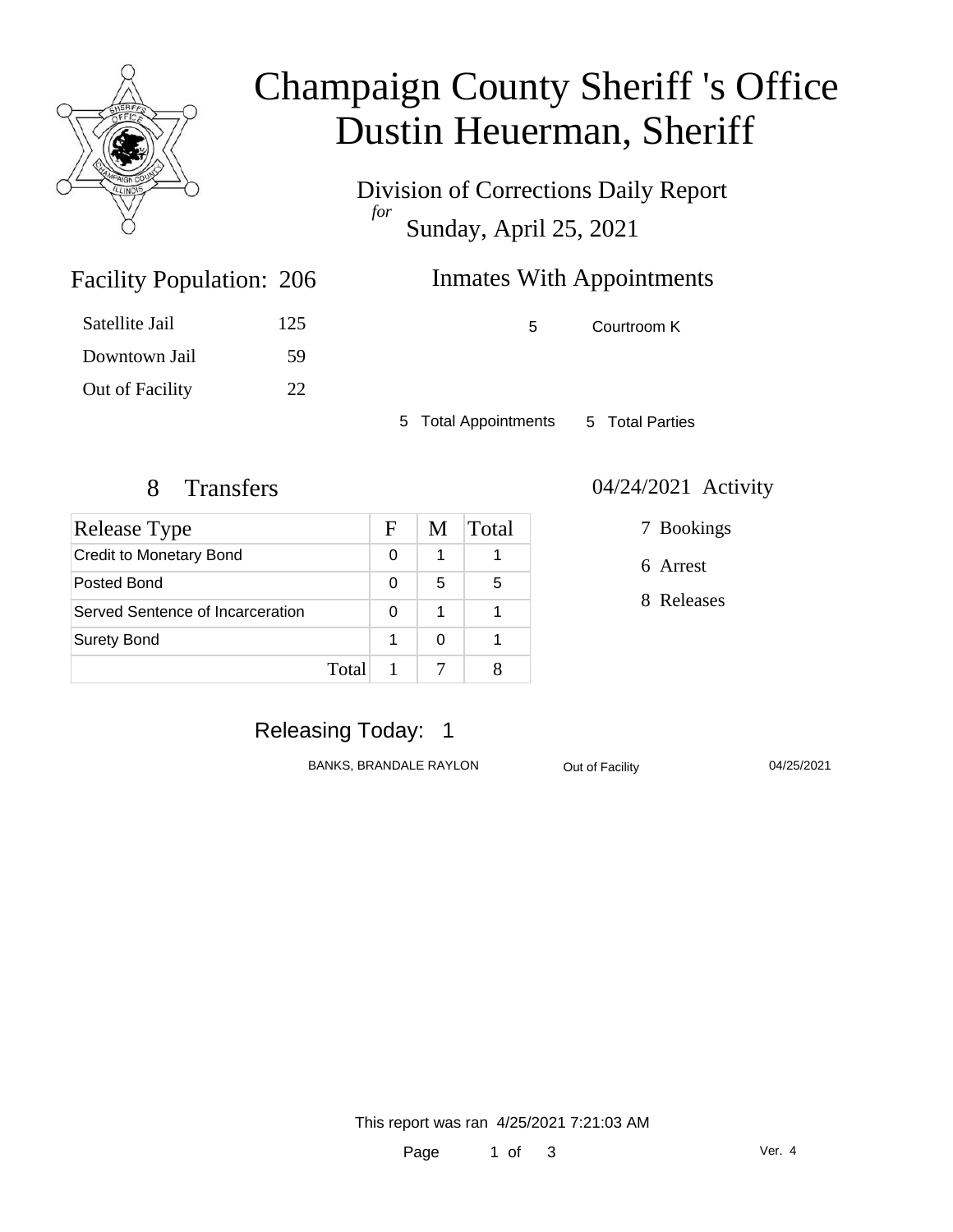

# Champaign County Sheriff 's Office Dustin Heuerman, Sheriff

Division of Corrections Daily Report *for* Sunday, April 25, 2021

#### Custody Status Count

- Electronic Home Dentention 21
	- Felony Arraignment 8
	- Felony Pre-Sentence 7
	- Felony Pre-Sentence DUI 1
		- Felony Pre-Trial 111
	- Felony Sentenced CCSO 3
	- Felony Sentenced IDOC 35
		- Hold Other 1
		- Hold Sentenced IDOC 3
	- Misdemeanor Pre-Trial 3
		- Petition to Revoke 1
		- Remanded to DHS 11
	- Traffic Sentenced CCSO 1
		- Total 206

This report was ran 4/25/2021 7:21:03 AM